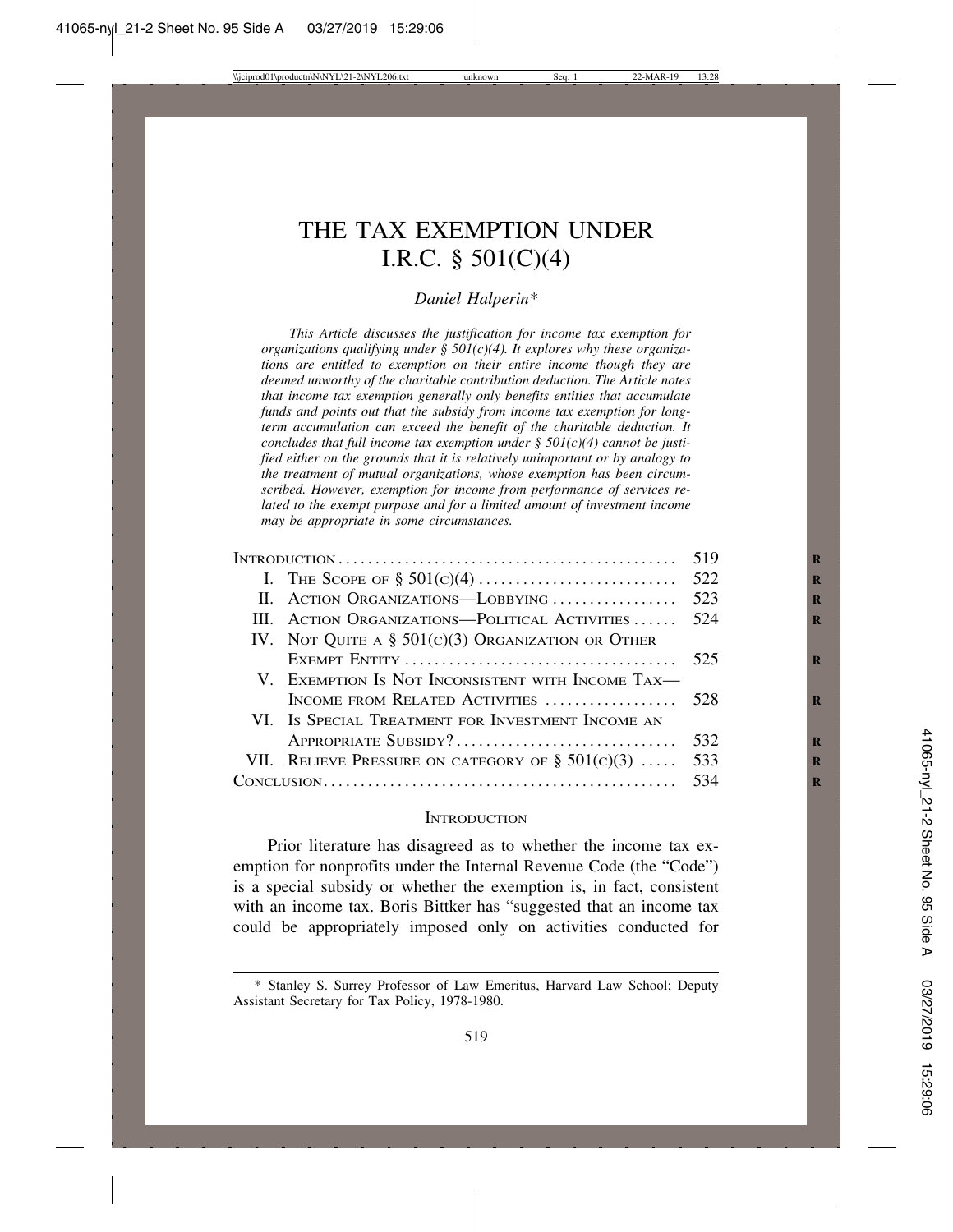profit" and therefore should not be applied to nonprofit organizations.1 Henry Hansmann disagrees but defends the exemption for many nonprofits as a justifiable subsidy.2 In two prior articles, the first dealing with the treatment of mutual organizations<sup>3</sup> and the second with charities exempt under §  $501(c)(3)$ ,<sup>4</sup> I concluded that the answer is much more nuanced and complex than either of these views suggest.

I found that, in some situations, the exemption followed from application of the principles that underlie our income tax.5 In other cases, the exemption amounted to special treatment or a subsidy.6 Importantly, in my view, the existence of special treatment and the appropriateness of a subsidy, if any, depends very much on both the nature of the organization and the type of income at issue.7

In the case of a charity, I determined that a significant subsidy exists only with respect to the exemption for investment and unrelated business income and for the treatment of income from related activities used for capital expenditures.8 I concluded that the current subsidy was acceptable except with respect to very large endowments.<sup>9</sup> Although I do not believe a subsidy is justified for mutual organizations, which exist primarily to serve their members, I found that in some cases—for example, income from transactions with members in the case of a social club—exemption was not necessarily inconsistent with an income tax  $10$ 

This Article examines the tax exemption for  $\S$  501(c)(4) organizations. Such organizations, described in the Code as "civic leagues or organizations . . . operated exclusively for the promotion of *social welfare*," are unique and do not fit as neatly as either charities or mutual organizations.<sup>11</sup> Congress appears to put  $\S 501(c)(4)$  entities in the category of organizations providing public benefit rather than the

5. *Id*. at 284-85.

6. *Id*. at 285-86; *see* Halperin, *Mutuals*, *supra* note 3, at 135. **R**

7. Halperin, *Charities*, *supra* note 4, at 287; Halperin, *Mutuals*, *supra* note 3, at 135.

8. Halperin, *Charities*, *supra* note 4, at 285-86. **R**

<sup>1.</sup> Boris I. Bittker & George K. Radhert, *The Exemption of Nonprofit Organizations from Federal Income Taxation*, 85 YALE L.J. 299, 302 (1976).

<sup>2.</sup> Henry Hansmann, *The Rationale for Exempting Nonprofit Organizations from the Corporate Income Tax*, 91 YALE L.J. 54, 59 (1981).

<sup>3.</sup> Daniel Halperin, *Income Taxation of Mutual Nonprofits*, 59 TAX L. REV. 133 (2006) [hereinafter Halperin, *Mutuals*].

<sup>4.</sup> Daniel Halperin, *Is Income Tax Exemption for Charities a Subsidy?*, 64 TAX L. REV. 283 (2011) [hereinafter Halperin, *Charities*].

<sup>9.</sup> *Id*. at 310 (citing Daniel Halperin, *Tax Policy and Endowments — Is Excessive Accumulation Subsidized?*, 67 EXEMPT ORG. TAX REV. 17, 25 (2011)).

<sup>10.</sup> Halperin, *Mutuals*, *supra* note 3, at 139-48. **R**

<sup>11.</sup> I.R.C. § 501(c)(4)(A) (2012) (emphasis added).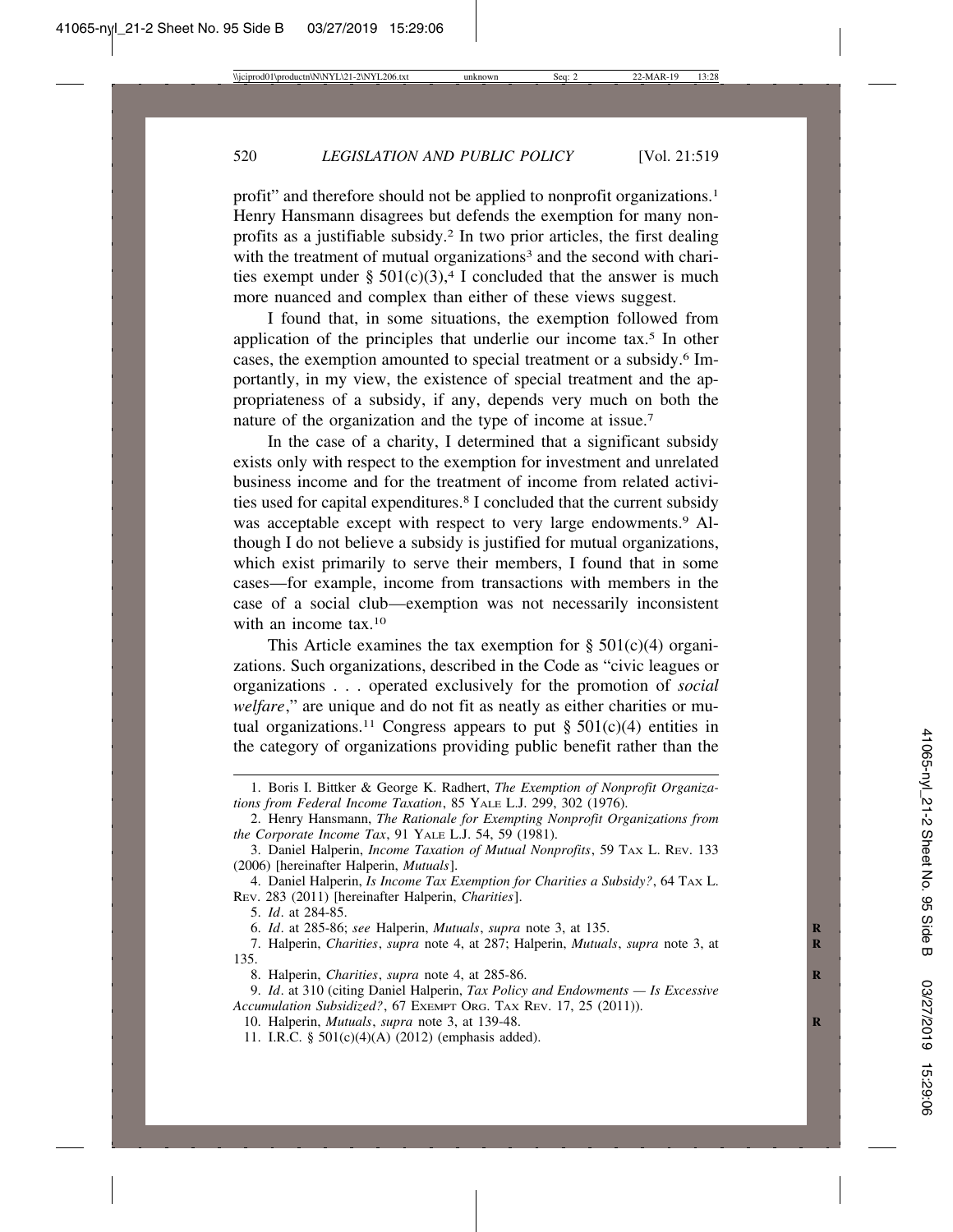category of mutual organizations providing benefits solely to their members. Thus, like  $\S 501(c)(3)$  organizations,  $\S 501(c)(4)$  organizations are subject to the so-called non-distribution constraint<sup>12</sup> in that "no part of the net earnings . . . inures to the benefit of any private shareholder or individual."<sup>13</sup> Accordingly, they are prohibited from distributing profits to their members. To help enforce this restriction,  $\S$  501(c)(4) organizations are also, like  $\S$  501(c)(3) organizations, subject to the penalty taxes on so-called "excess benefit transactions," including unreasonable compensation.<sup>14</sup>

Comparable restrictions on benefits to members might suggest that Congress believes that  $\S 501(c)(4)$  organizations may, like  $§ 501(c)(3)$  organizations, be entitled to a subsidy in some circumstances. However, unlike charities, and like most mutual organizations, contributions to these organizations cannot be deducted.

It follows, therefore, that transfers of appreciated property to  $§ 501(c)(4)$  entities should result in recognition of the unrealized gains. Non-recognition of such gains on transfers to charity, like the charitable deduction, allows income to escape taxation, presumably as an incentive to charitable contributions. It has been argued that if gains were taxable on transfers to charity, appreciated property would be held to death and the gains would never, in any event, be subject to tax.15 Whether or not this is true, the non-recognition of unrealized gains for transfers to charities increases what I view as the unwarranted advantage of basis step up, by allowing early diversification without gain recognition.<sup>16</sup> This advantage should not be extended to  $§ 501(c)(4)$  organizations where contributions are not deductible.

A more difficult question is why  $\S 501(c)(4)$  organizations, which are deemed unworthy of the charitable contribution deduction, should nevertheless be entitled to exemption on their entire income. In this Article, I consider and evaluate in turn the following arguments for exemption: (1) exemption is relatively unimportant, and a subsidy is not inappropriate if it is at a lesser scale than the subsidy made available by the charitable deduction; (2) the  $\S$  501(c)(4) exemption

<sup>12.</sup> Henry B. Hansmann, *The Role of Nonprofit Enterprise*, 89 YALE L.J. 835, 838 (1980).

<sup>13.</sup> I.R.C. § 501(c)(4)(B).

<sup>14.</sup> I.R.C. § 4958(e)(1).

<sup>15.</sup> Peter J. Wiedenbeck, *Charitable Contributions: A Policy Perspective*, 50 MO. L. REV. 85, 122 & n.117 (1985) (citing COMM'N ON PRIVATE PHILANTHROPY AND PUBLIC NEEDS, GIVING IN AMERICA: TOWARD A STRONGER VOLUNTARY SECTOR 145–46 (1975) (generally known as the Filer Commission Report)).

<sup>16.</sup> Daniel Halperin, *A Charitable Contribution of Appreciated Property and the Realization of Built-In Gains*, 56 TAX L. REV. 1, 12 (2002).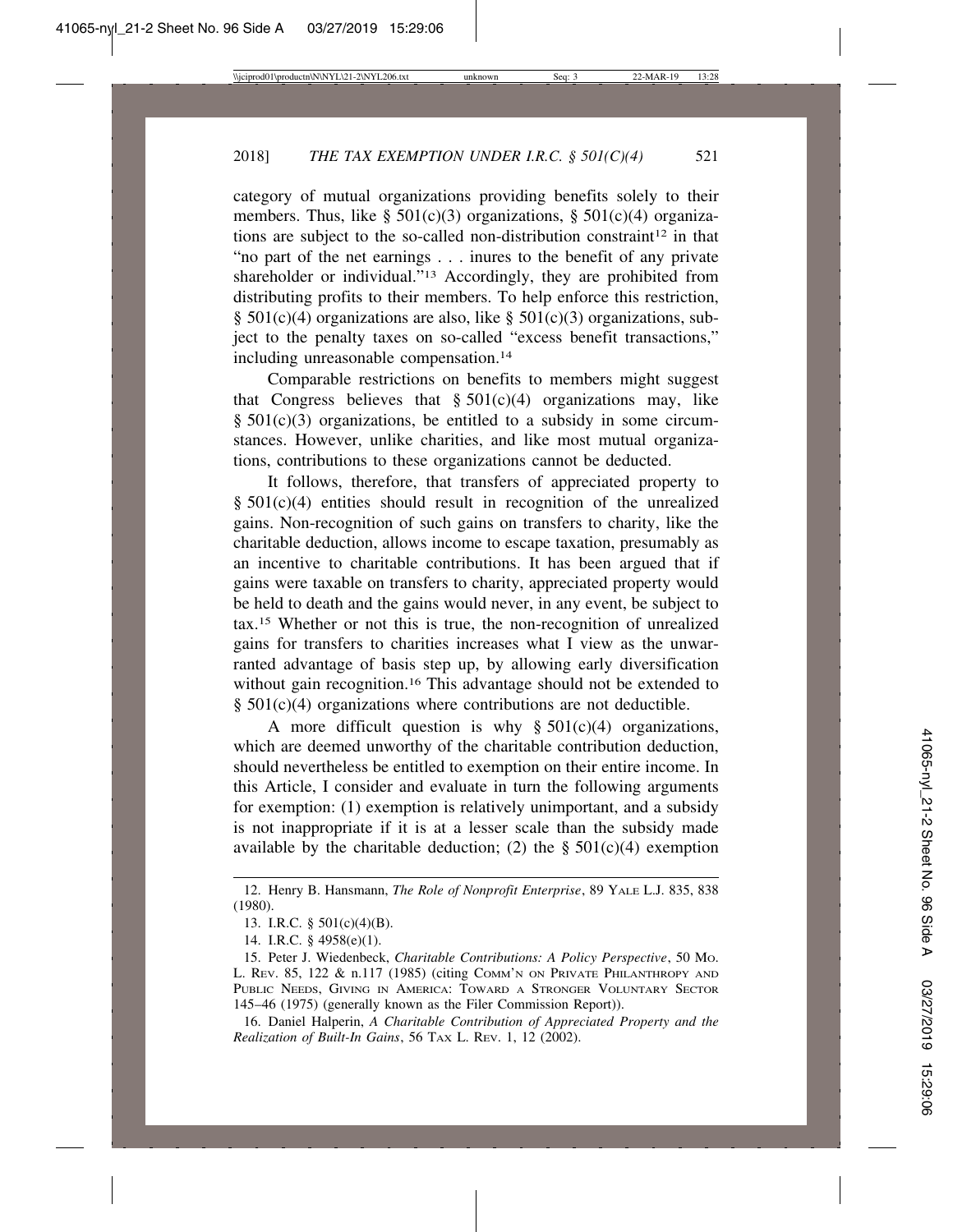follows from the exemption generally provided for nonprofit mutual organizations operated for the benefit of their members; (3) exemption is consistent with normal income tax treatment; and (4) exemption relieves the pressure to expand the category of  $\S$  501(c)(3).

Part I of this Article outlines the scope of I.R.C.  $\S 501(c)(4)$ . Parts II, III, and IV discuss the specific types of  $\S$  501(c)(4) organizations in more detail and conclude that a full income tax exemption is not justified by analogy to the treatment of mutual organizations, nor is it relatively unimportant compared to the charitable deduction. Part V considers the argument that an exemption for income from the performance of services related to a  $\S 501(c)(4)$  organization's exempt purpose is not inconsistent with normal income tax treatment. Part VI concludes that an income tax exemption for  $\S 501(c)(4)$  organizations for investment income is appropriate only if long-term accumulation or accumulation which is a large multiple of annual expenditures is prohibited or, at least, causes some investment income to be taxable. Part VII then considers the argument that the exemption for  $§ 501(c)(4)$  organizations relieves the pressure to expand the category of § 501(c)(3).

## I.

## THE SCOPE OF  $\S$  501(c)(4)

The world of  $\S$  501(c)(4) cannot be neatly described. Code regulations provide that an organization is operated *exclusively* for the promotion of social welfare if it is *primarily* engaged in promoting in some way the common good and general welfare of the community.<sup>17</sup> It is not readily obvious why such an organization fails to qualify as a charitable organization under §  $501(c)(3)$ ,<sup>18</sup> which would entitle contributors to a charitable deduction. There seem to be two totally separate reasons.

First, the regulations provide that an organization, disqualified under § 501(c)(3) as an *action organization* because of excessive lobbying or participation in a political campaign, can qualify under  $§ 501(c)(4).<sup>19</sup> Second, § 501(c)(4) has become a default option for or$ ganizations that provide some public benefit but either fail to provide *sufficient community benefit* to qualify under § 501(c)(3) or cannot so qualify because they carry on more than an *incidental* level of nonexempt activities, most likely providing benefits for members. These

<sup>17.</sup> Treas. Reg. §§ 1.501(c)(4)-1(a)(1)(ii), (a)(2)(i) (as amended in 1990) (emphasis added).

<sup>18.</sup> *Compare id.*, *with* Treas. Reg. § 1.501(c)(3)-1(d)(2) (as amended in 2017).

<sup>19.</sup> Treas. Reg. § 1.501(c)(4)-1(a)(2)(ii) (as amended in 1990).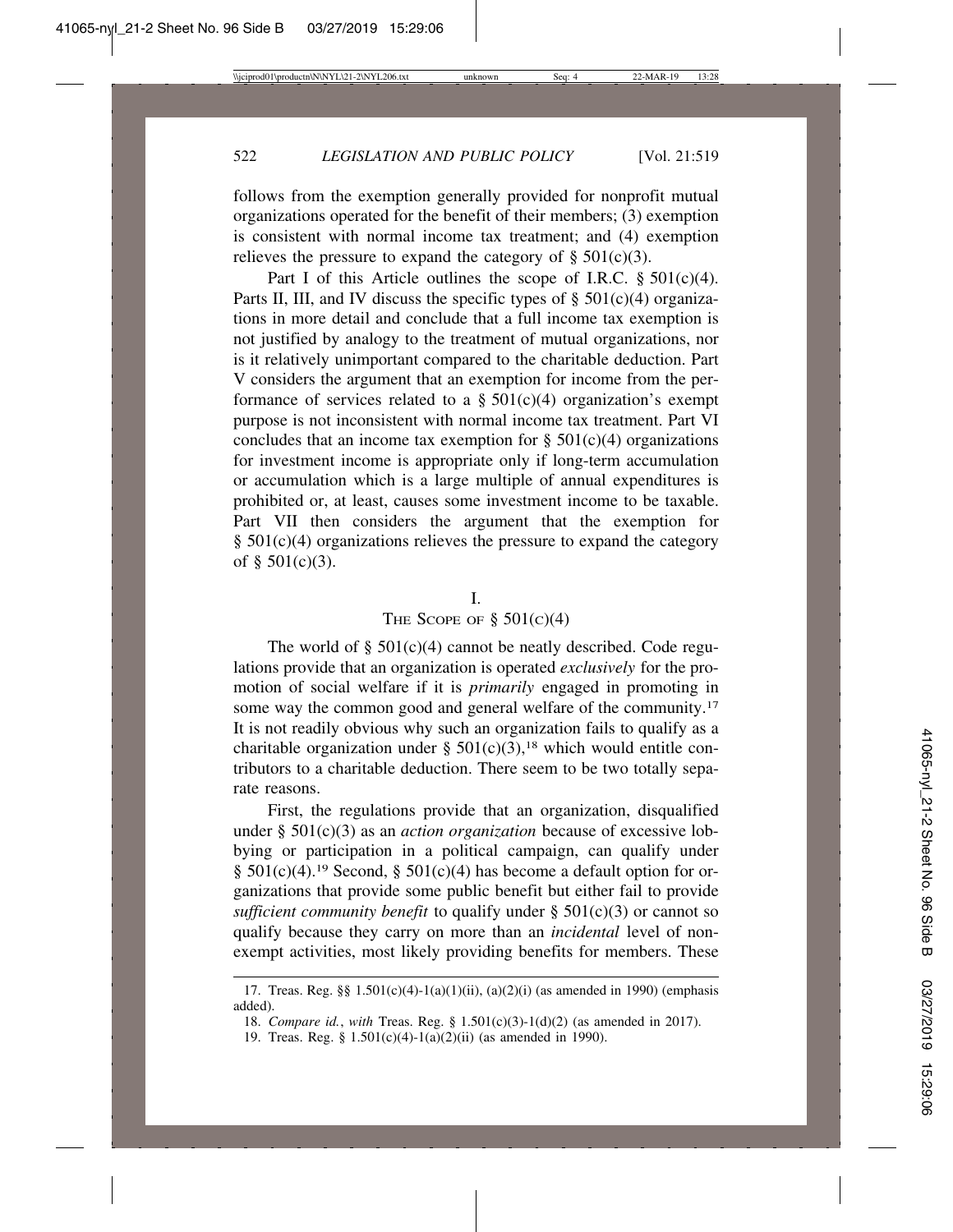two conditions may well overlap. This second category of social welfare organizations is not, in fact, described in the regulations and its scope is quite murky to both the Internal Revenue Service ("IRS") and the commentators 20

The various types of  $\S$  501(c)(4) organizations will next be discussed in more detail.

#### $II$ .

## ACTION ORGANIZATIONS—LOBBYING

Many  $\S$  501(c)(4) organizations are affiliates of  $\S$  501(c)(3) organizations organized to engage in unlimited lobbying. As noted above, the regulations provide that an organization which cannot qualify under  $\S$  501(c)(3) because it is a so-called action organization can qualify under §  $501(c)(4)$ .<sup>21</sup> An organization is disqualified under § 501(c)(3) as an action organization if a "substantial part of its activities is attempting to influence legislation"22 or "[i]ts main or primary objective . . . may be attained only by legislation or a defeat of proposed legislation . . . [and] it advocates, or campaigns for, the attainment of such . . . objective . . . as distinguished from engaging in nonpartisan analysis, study, or research and making the results thereof available to the public."<sup>23</sup> A § 501(c)(4) organization, in contrast to a §  $501(c)(3)$  organization, may engage in unlimited lobbying.<sup>24</sup>

It seems to me that status as a  $\S$  501(c)(3) organization should turn on whether the organization is serving charitable and educational purposes. If so, lobbying would seem to be as legitimate as any other means of furthering the organization's goals. The lobbying limitation for  $\S$  501(c)(3) organizations is therefore inappropriate. The charitable deduction amounts to government intervention regardless of the employed tactics, which now can include litigation, boycotts, picketing, and other legal activities. It is not obvious to me that lobbying is any different.

Congress, however, has denied a business deduction for lobbying expenses<sup>25</sup> and has precluded a charitable deduction where a principal purpose of the contribution was to avoid disallowance of a business

- 24. Rev. Rul. 71-530, 1971-2 C.B. 237.
- 25. I.R.C. § 162(e)(1) (2012).

<sup>20.</sup> Ellen P. Aprill, *History and Policy: Mapping Social Welfare Organizations*, 21 N.Y.U. J. LEGIS. & PUB. POL'Y 345, 351-52 (2018); *see also* Lloyd Hitoshi Mayer, *A (Partial) Defense of § 501(c)(4)'s "Catchall" Nature*, 21 N.Y.U. J. LEGIS. & PUB. POL'Y 439, 447 (2018).

<sup>21.</sup> Treas. Reg. § 1.501(c)(4)-1(a)(2)(ii) (as amended in 1990).

<sup>22.</sup> Treas. Reg. § 1.501(c)(3)-1(c)(3)(ii) (as amended in 2017).

<sup>23.</sup> Treas. Reg. § 1.501(c)(3)-1(c)(3)(iv) (as amended in 2017).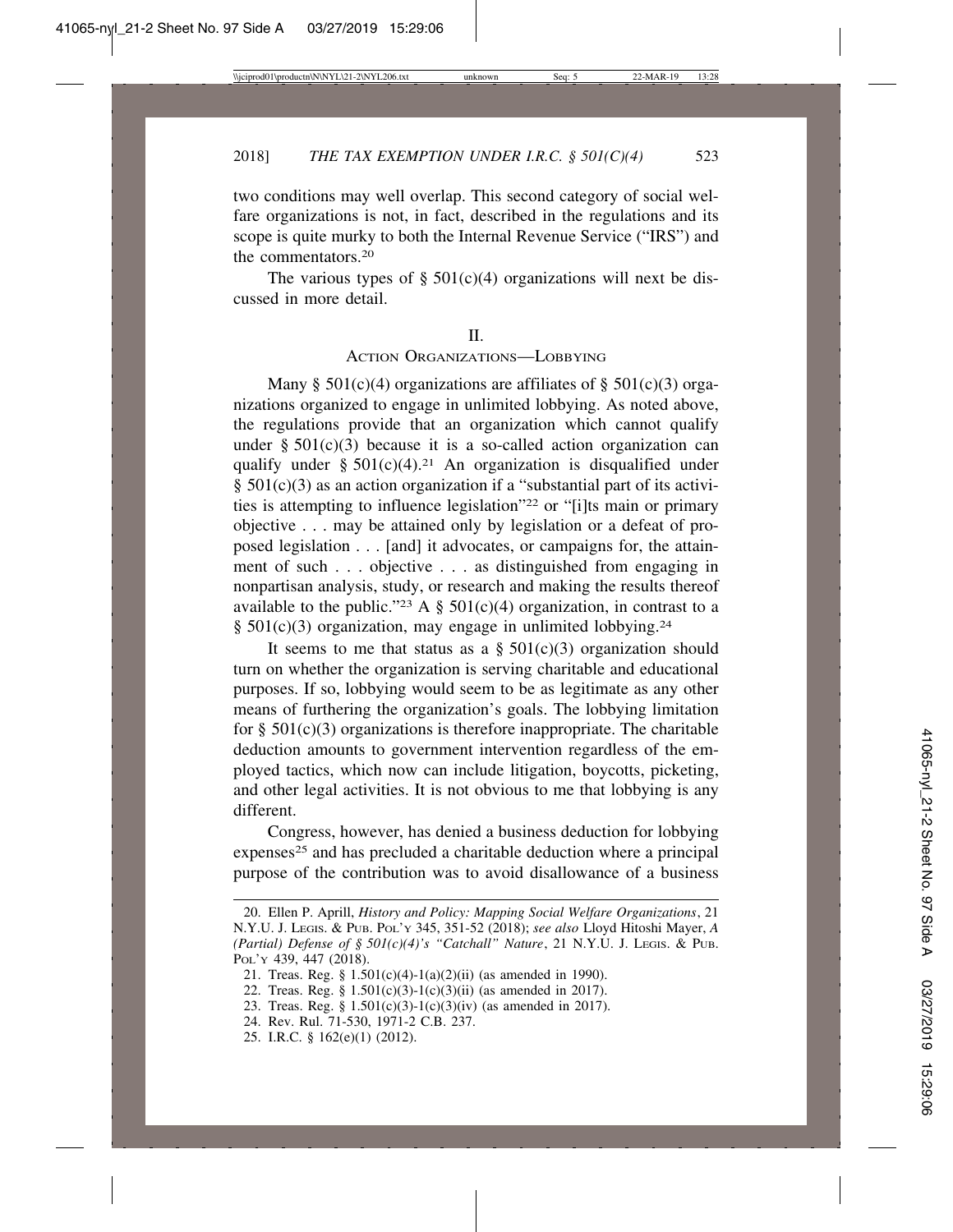deduction.26 Further, tax-exempt institutions, other than charities, must either notify their members as to the portion of the dues to which the lobbying limit on a deduction would apply or pay an entity level proxy tax on this amount.27 Inability to deduct lobbying expenses, which are related to producing taxable income, would overstate such income and amount to a tax penalty. In this circumstance, a subsidy for lobbying expense through a charity may seem inappropriate.28

If Congress believes that the lobbying restriction is wise, it is hard to see why the exemption for investment income tax is acceptable unless one thinks that a smaller subsidy seems appropriate and the income tax exemption seems *relatively unimportant* as compared to the charitable deduction. Intuitively this seems correct but, as shown below,29 this subsidy can be surprisingly large, even exceeding the benefit of the charitable deduction for long-term accumulation. This would suggest that if investment income is to be exempt, long-term accumulation or accumulation that is a large multiple of annual expenditures should be prohibited or, at least, cause some income to be taxable.

## III.

# ACTION ORGANIZATIONS—POLITICAL ACTIVITIES

An organization is also an action organization if it participates to any extent in a political campaign.<sup>30</sup> The regulations under §  $501(c)(4)$ provide that, unlike lobbying, social welfare does not include participation in a political campaign.31 However, the regulations permit a § 501(c)(4) organization to engage in political activity so long as it is not the primary activity of the organization,<sup>32</sup> which some think can comprise up to just short of fifty percent of all its activity.33

There has been considerable recent interest in the use of § 501(c)(4) organizations to avoid the disclosure applicable to politi-

<sup>26.</sup> I.R.C. § 170(f)(9). Section 170(f)(9) was enacted in 1993, Omnibus Budget Reconciliation Act of 1993, Pub. L. No. 103-66, tit. XIII, § 13222(b), 107 Stat. 312, 479-80, when 162(e) was expanded to deny a deduction for direct lobbying costs, § 13222(a), 107 Stat. at 477-79.

<sup>27.</sup> I.R.C. § 6033(e).

<sup>28.</sup> Terence Dougherty, *Section 501(c)(4) Advocacy Organizations: Political Candidate-Related and Other Partisan Activities in Furtherance of the Social Welfare*, 36 SEATTLE U. L. REV. 1337, 1378 (2013).

<sup>29.</sup> *See infra* note 68 and accompanying text.

<sup>30.</sup> Treas. Reg. § 1.501(c)(3)-1(c)(3)(iii) (as amended in 2017).

<sup>31.</sup> Treas. Reg. § 1.501(c)(4)-1(a)(2)(ii) (as amended in 1990).

<sup>32.</sup> Rev. Rul. 81-95, 1981-1 C.B. 332.

<sup>33.</sup> Roger Colinvaux, *Social Welfare and Political Organizations: Ending the Plague of Inconsistency*, 21 N.Y.U. J. LEGIS & PUB. POL'Y 481, 487 (2018).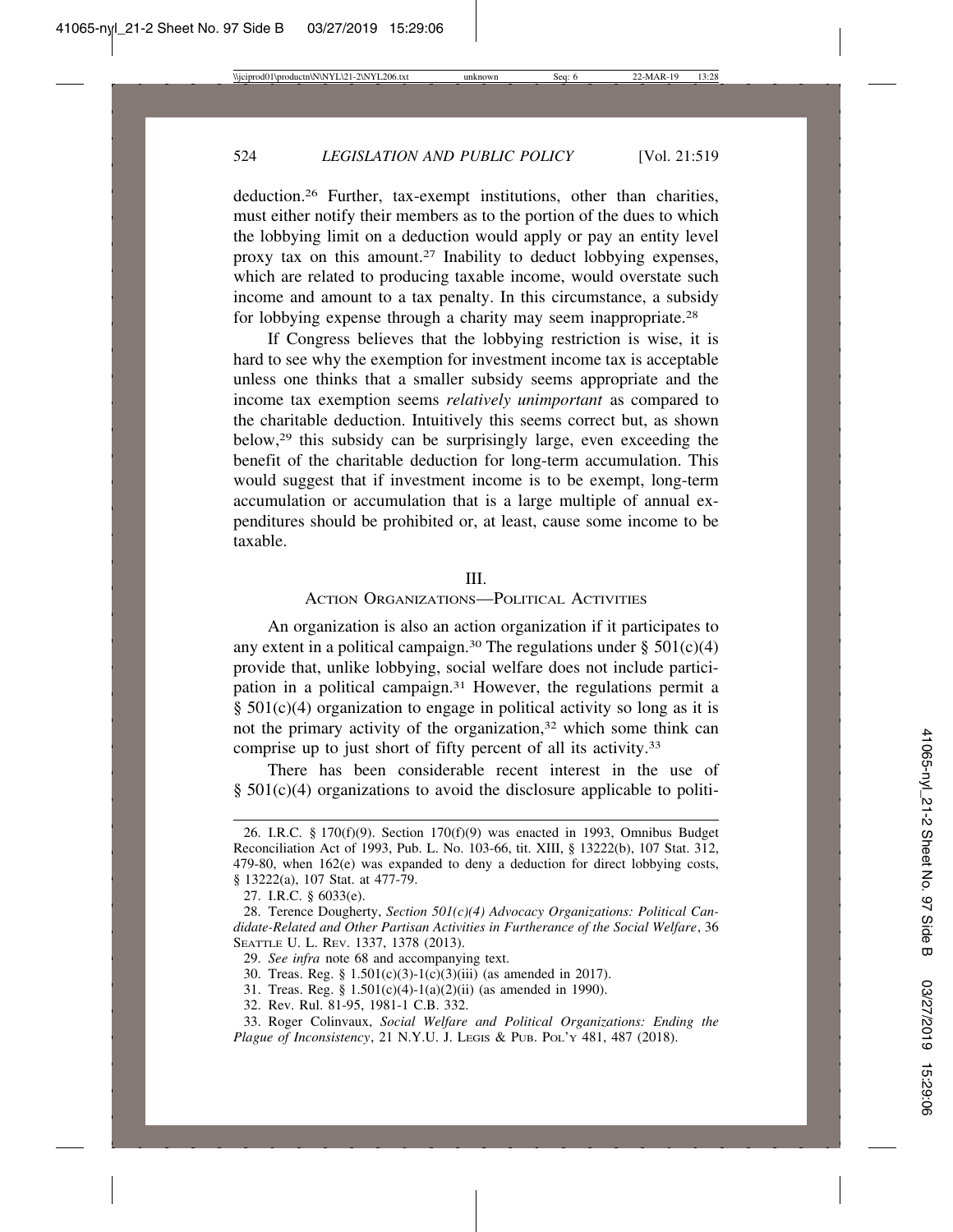cal parties and PACs under § 527.34 Moreover, Congress has specifically limited the tax exemption of organizations subject to § 527, excluding certain kinds of income from exemption, such as investment income.<sup>35</sup> Using §  $501(c)(4)$  organizations, therefore, will not only avoid disclosure but may also, inappropriately, achieve better tax treatment than what is available under § 527.36

Although a  $§$  501(c)(4) organization loses its full exemption when it engages in political activities, and is subject to tax on the lesser of expenditures for such purpose or its investment income, it may still have a lower tax burden than under  $\S 527<sup>37</sup>$  Importantly, donors of appreciated property are taxed on contributions to § 527 organizations but, as noted above, not on contributions to  $\S$  501(c)(4) organizations.38

I agree with Roger Colinvaux's article39 that the treatment of § 501(c)(4) organizations engaged in political activities should be consistent with the treatment under § 527. I defer to him as to the best way to achieve this goal.

#### IV.

# NOT QUITE A  $\S$  501(c)(3) Organization or OTHER EXEMPT ENTITY

Aside from being a home for action organizations, as discussed in the previous two sections, the contours of  $\S$  501(c)(4) are decidedly murky. In practice,  $\S 501(c)(4)$  has been used by both the courts and the IRS as a haven for organizations that they believe lack the essential characteristics of a taxable entity but elude classification under other subparagraphs of § 501(c).

In 2003, an IRS training manual put it this way:

Although the Service has been making an effort to refine and clarify this area, section  $501(c)(4)$  remains in some degree a catch-all for presumptively beneficial non-profit organizations that resist classification under the other exempting provisions of the Code. Unfortunately, this condition exists because, "social welfare" is inherently an abstruse concept that continues to defy precise definition 40

<sup>34.</sup> *Id*. at 490.

<sup>35.</sup> I.R.C. §§ 527(c)(1), (3) (2012).

<sup>36.</sup> Colinvaux, *supra* note 33, at 490-91. **R**

<sup>37.</sup> I.R.C. § 527(f); Treas. Reg. § 1.527-6 (1980).

<sup>38.</sup> I.R.C. § 84.

<sup>39.</sup> Colinvaux, *supra* note 33, at 499-500. **R**

<sup>40.</sup> John Francis Reilly, Carter C. Hull & Barbara A. Braig Allen, *IRC 501(c)(4) Organizations*, *in* EXEMPT ORGANIZATIONS: CONTINUING PROFESSIONAL EDUCATION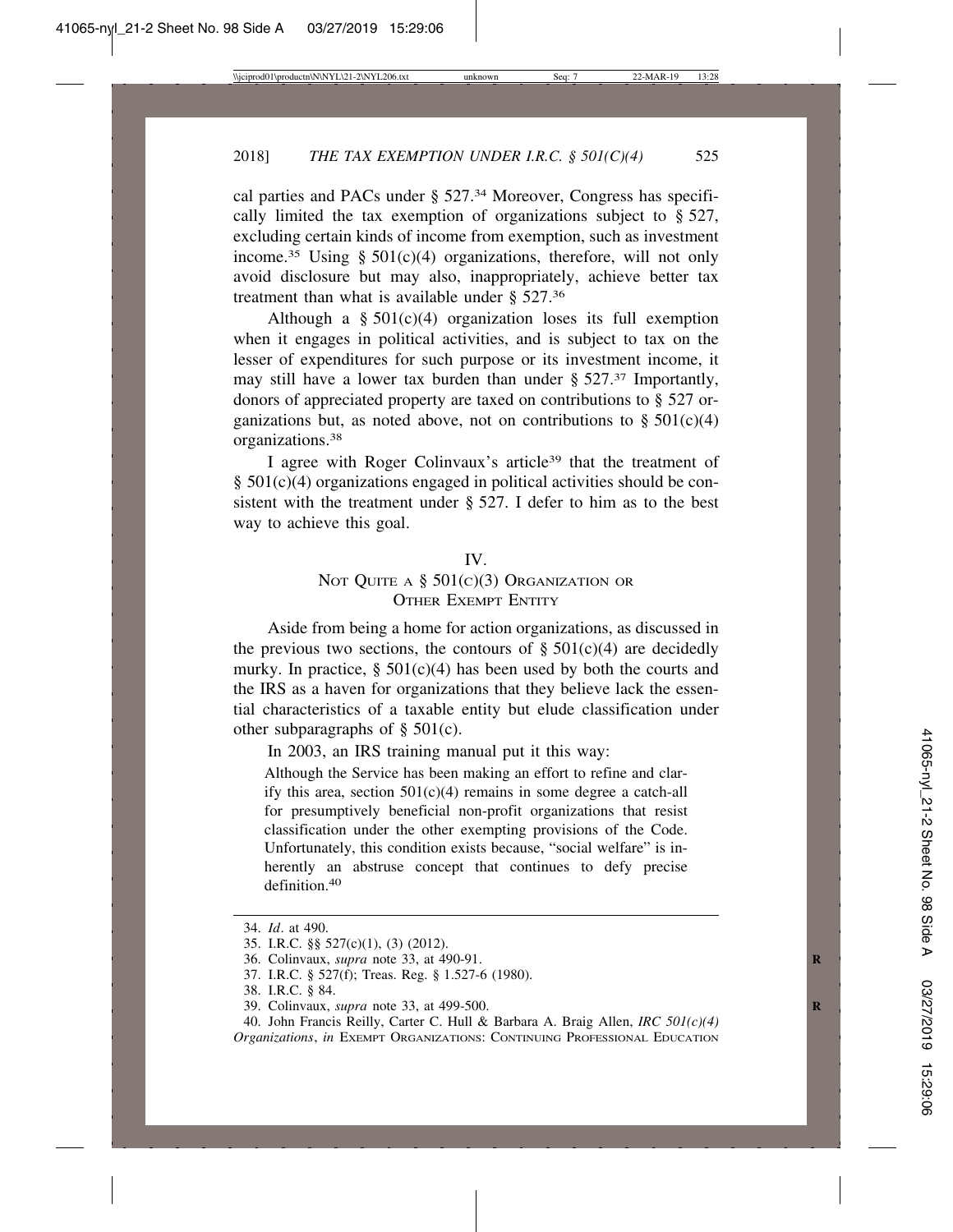The IRS appears to believe that "social welfare" under  $\S 501(c)(4)$  is less stringent than the similar concept that qualifies an organization as "charitable" under  $\S$  501(c)(3). This would, accordingly, permit less community benefit and more private benefit. Thus, the IRS has made clear in its Private Letter Rulings that an important distinction between §§  $501(c)(3)$  and  $501(c)(4)$  is that the latter may include organizations with "more than an incidental amount of . . . non-exempt activities, and still qualify for exemption, as long as those activities are not primary."41

The IRS found that a nonprofit organization with membership limited to the residents and business operators within a city block and formed to preserve and beautify the public areas in the block, thereby benefiting the community as a whole, may qualify under  $\S 501(c)(4)$ even though it will not qualify for exemption under §  $501(c)(3)$ .<sup>42</sup> On the other hand, an organization formed for the beautification of an entire city is operated exclusively for charitable purposes and thus qualifies for tax-exempt status under  $\S$  501(c)(3).<sup>43</sup> There is no clear indication of how the line is drawn, and the Revenue Rulings just discussed are unusual because the exemption status of the two similar organizations differed based only on the size of the community they each benefited. In most cases, the IRS rules that  $\S$  501(c)(4) is available without describing why  $\S 501(c)(3)$  is not.<sup>44</sup>

Another set of rulings approving  $\S$  501(c)(4) status reflects the distinction between § 501(c)(3) and § 501(c)(4) organizations, in that the latter can have more than an *insubstantial* level of nonexempt activities*,* as long as these activities are not *primary.* This is perhaps

- 42. Rev. Rul. 75-286, 1975-2 C.B. 210.
- 43. Rev. Rul. 68-14, 1968-1 C.B. 243.

TECHNICAL INSTRUCTION PROGRAM FOR FISCAL YEAR 2003, at I-1, I-3 (2002): (quoting Internal Revenue Serv., *Chapter G: Social Welfare: What Does It Mean? How Much Private Benefit Is Permissible?*, *in* EXEMPT ORGANIZATIONS: CONTINUING PRO-FESSIONAL EDUCATION TECHNICAL INSTRUCTION PROGRAM FOR FISCAL YEAR 1981, at [39] (1980) [hereinafter *Chapter G: Social Welfare*], http://www.irs.gov/pub/irs-tege/ eotopicg81.pdf), https://www.irs.gov/pub/irs-tege/eotopici03.pdf.

<sup>41.</sup> I.R.S. Priv. Ltr. Rul. 201123047 (June 10, 2011), 2011 WL 2274642.

<sup>44.</sup> *See, e.g.*, Rev. Rul. 75-386, 1975-2 C.B. 211 (approving § 501(c)(4) status for an organization contracting for security patrols designed to increase public safety and reduce crime in the community); Rev. Rul. 78-69, 1978-1 C.B. 156 (approving  $§$  501(c)(4) status for an organization formed by residents of a suburban community to provide bus transportation during rush hours between the community and the major employment center in a metropolitan area); Rev. Rul. 81-116, 1981-1 C.B. 333 (approving  $\S$  501(c)(4) status for an organization whose membership is open to the community and that provides free parking to anyone visiting the city's downtown business district and thereby contributes to civic betterment by relieving congested parking conditions).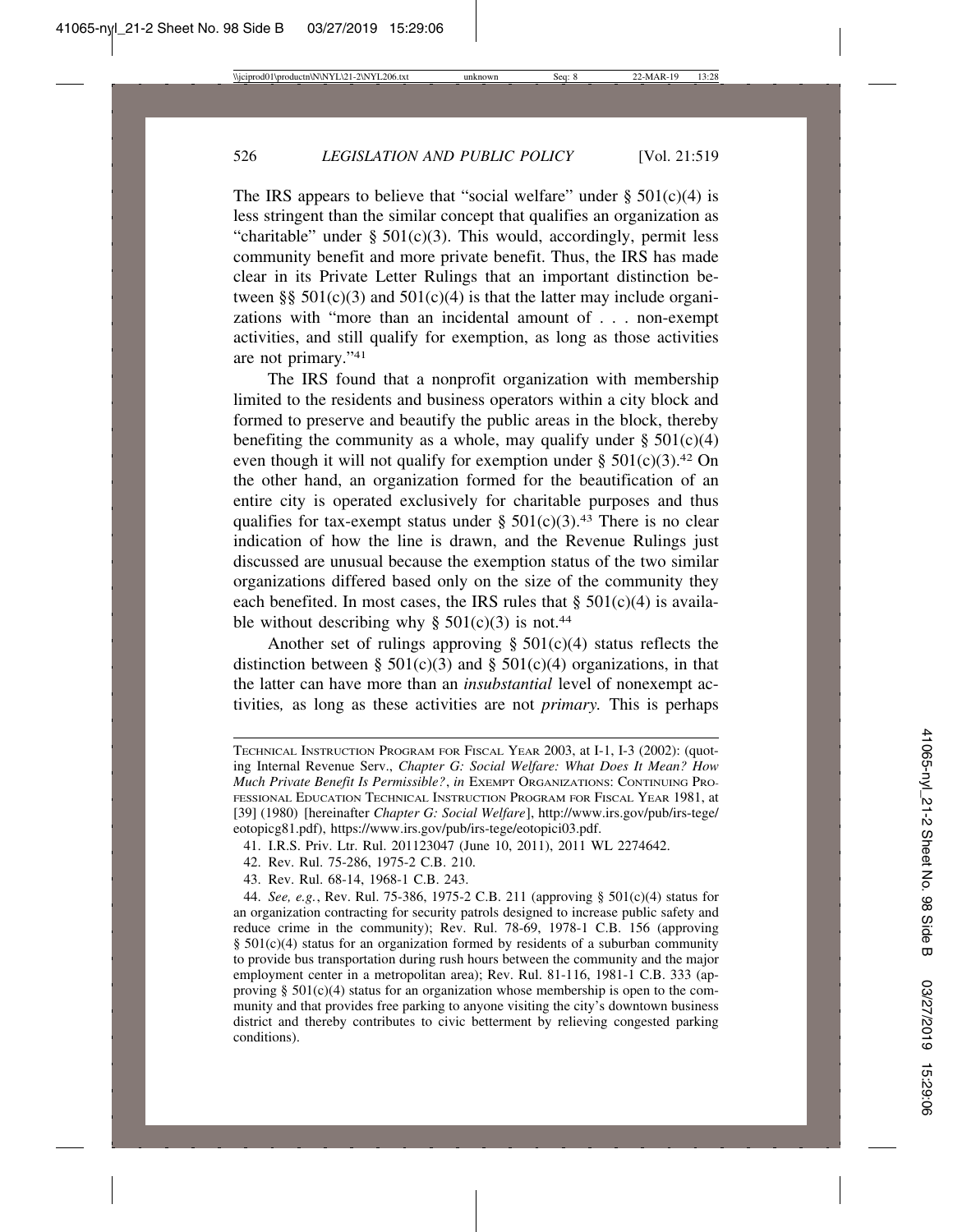most clear in a Revenue Ruling describing several types of garden clubs.45 In that ruling, Situation 1 describes an organization, qualifying under  $\S$  501(c)(3), that instructs the public on horticultural subjects and stimulates interest in the beautification of the geographic area.46 Situation 2 is distinguished from Situation 1 in that the organization in Situation 2 conducts substantial, more than incidental, social functions not in furtherance of any purposes specified in §  $501(c)(3)$ .<sup>47</sup> Accordingly, the organization does not qualify for exemption under § 501(c)(3). Still, even though social activities are more than *incidental,* because the organization is operated primarily to bring about civic betterment and social improvements, and because the social functions for the benefit, pleasure, and recreation of the members do not constitute its primary activity, the organization qualifies for exemption under § 501(c)(4). However, when social activities *predominate*, the organization can only seek exemption as a social club under  $$501(c)(7).48$ 

Civic leagues with insufficient community benefit or that provide more than incidental benefits to members could be viewed as just another category of a mutual organization, in the sense that the organization benefits a limited group of people. If so, in light of the income tax exemption extended to many mutual nonprofits, similar treatment for these  $\S$  501(c)(4) organizations would seem fairly straightforward. If both civic leagues and social clubs are exempt, an organization that is a hybrid of both should be as well. This could explain the exemption. However, although this position made sense when social clubs were totally exempt from tax, the situation has changed.

In 1969, Congress determined that social clubs should be taxable except for income from transactions with members.<sup>49</sup> This approach has been applied to homeowner associations, cooperatives, and, as noted above, political parties.50 I believe all exempt consumer mutual organizations should track the treatment of social clubs so that investment income would be taxable.<sup>51</sup> Further, full taxation has been extended<sup>52</sup> to additional nonprofits, including mutual savings banks and

<sup>45.</sup> Rev. Rul. 66-179, 1966-1 C.B. 139.

<sup>46.</sup> *Id.* at 139.

<sup>47.</sup> *Id.* at 140.

<sup>48.</sup> *Id*. at 141.

<sup>49.</sup> Tax Reform Act of 1969, Pub. L. No. 91-172, § 121(b)(1), 83 Stat. 487, 537-38 (codified as amended at I.R.C.  $\S$  512(a)(3)(A), (B) (2012)).

<sup>50.</sup> *See* Halperin, *Mutuals*, supra note 3, at 150-52. **R**

<sup>51.</sup> *Id*. at 135.

<sup>52.</sup> *Id*. at 148 & n.44. Some mutual organizations—for example, the American Automobile Association—have always been taxable*.*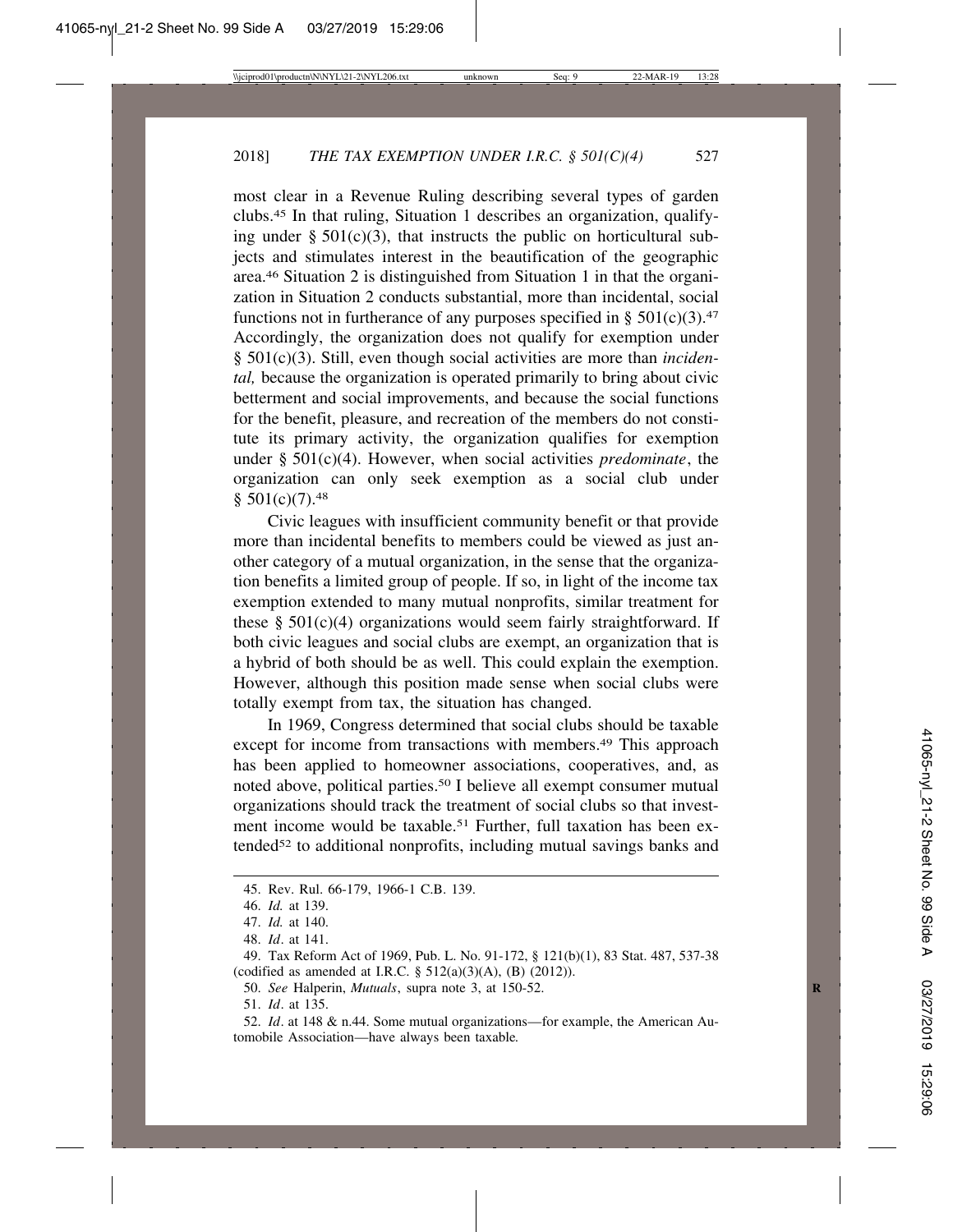Blue Cross, which were at one time exempt.53 I have recommended that the category of fully taxable mutual organizations be expanded to encompass commercial-type mutual organizations, such as credit unions 54

In any event, now that social clubs are exempt only on transactions with members and are fully taxable on investment income, it is troublesome to allow full exemption to an organization that may spend just short of half its resources on social activities. It can no longer be said, as the IRS said in 1981, that such organizations "lack the accepted essential characteristics of a taxable entity."55 An organization that conducts substantial, more than incidental, social activities should be taxed like social clubs. If this recommendation and my suggestion as to political activities are followed, this leaves open the treatment of organizations with excessive lobbying and organizations that provide benefits to a limited community but no significant private benefit. Since I do not believe that exemption for  $\S 501(c)(4)$  organizations can be said to follow from the exemption generally provided for nonprofit mutual organizations operated for the benefit of their members, exemption needs to be specifically justified, as considered next.

V.

# EXEMPTION IS NOT INCONSISTENT WITH INCOME TAX-INCOME FROM RELATED ACTIVITIES

Sometimes exemption is consistent with an income tax. Donative contributions or gifts would not normally be taxable. In the case of § 501(c)(4) organizations, an exemption for contributions seems appropriate since, because the contribution is not deductible, income would otherwise be taxed twice and contributions would unnecessarily be discouraged.<sup>56</sup> Moreover, given the non-distribution constraint, which distinguishes charitable and  $\S$  501(c)(4) organizations from taxable businesses, the exemption of income from the performance of services or sale of goods related to the organization's exempt function does not necessarily result in an inaccurate measurement of income.

Since  $\S 501(c)(4)$  organizations, like charities, cannot make distributions to members or shareholders,<sup>57</sup> funds, generally, must eventually be used for the organization's exempt purpose. For example, in the case of a hospital, patient fees from the performance of services

<sup>53.</sup> *Id.* at 150.

<sup>54.</sup> *Id.* at 149-50.

<sup>55.</sup> *Chapter G: Social Welfare*, *supra* note 40, at [2]. **R**

<sup>56.</sup> Halperin, *Charities*, *supra* note 4, at 311. **R**

<sup>57.</sup> I.R.C. § 501(c)(4)(B) (West 2017).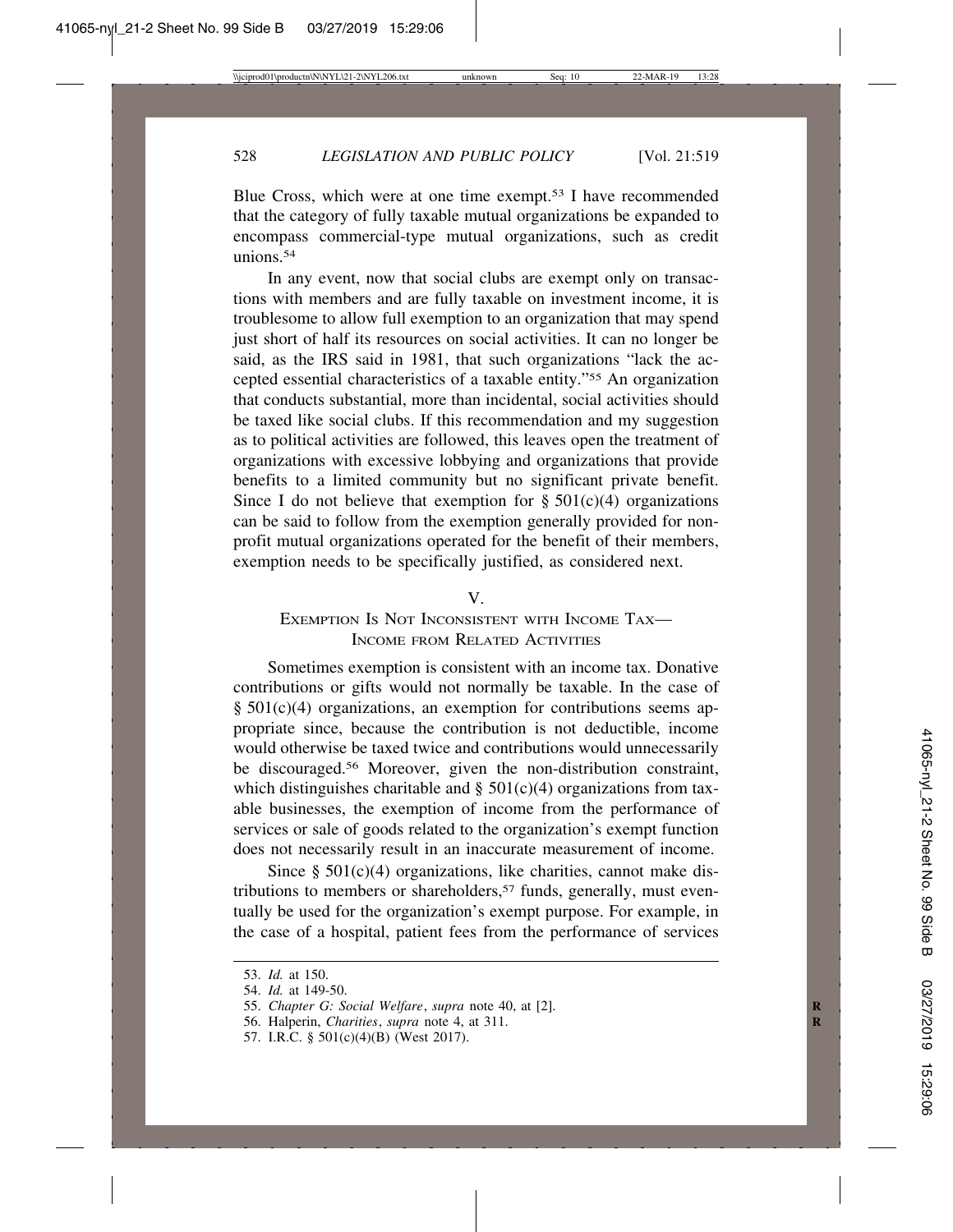may be set aside and used to provide future services to patients. Moreover, my work on time value of money led to the *surprising* conclusion that exemption of an amount of income set aside for a future expenditure is equivalent to a current deduction for the present value of the future expenditure.58 Exemption of the amount set aside is, in effect, a current deduction for a future expenditure, effectively discounted by the after-tax rate of return. In such circumstances, measured in present value, the deduction is correct even though it is allowed too early.59

Therefore, if the amount set aside would be deductible when used, exemption does not increase the present value of the tax deduction, as compared to a for-profit entity, even if these expenditures are deferred. In short, this treatment does not reduce the present value of tax liability.60 This would not necessarily hold true for other nonprofit entities, which, like for-profits, could distribute profits to members.

To illustrate, consider a charitable hospital that produces \$100 surplus of income over expenses in year 1. This amount is set aside for future needs. Let us assume a 10% return on investment, which we will assume is taxable at a 35% tax rate. At the assumed interest and tax rate, the hospital will accumulate \$113.42 at the end of year 3. As more fully developed in the table below, the same amount could be available even if the profit of \$100, which is set aside, is taxed. Initially, of course, only \$65 would be available for investment accumulating to \$73.72 after two years. However, if a \$113.42 expenditure made at that point is deductible, the tax savings from the deduction, \$39.70, combined with the accumulation of \$73.72, would be sufficient to enable an expenditure of \$113.42 to be made.

<sup>58.</sup> Daniel I. Halperin, *Interest in Disguise: Taxing the Time Value of Money*, 95 YALE L.J. 506, 519 (1986).

<sup>59.</sup> *See* Alan J. Auerbach & Dale W. Jorgenson, *Inflation-Proof Depreciation of Assets*, HARV. BUS. REV., Sept.–Oct. 1980, at 113, 114 (demonstrating that deducting a percentage of the asset's cost in the year of acquisition can be equivalent to the present value of depreciation deducted over time).

<sup>60.</sup> Halperin, *Charities*, *supra* note 4, at 292-94, 299-301; *see also* Halperin, *Mutu-* **R** *als*, *supra* note 3, at 140-42. **R**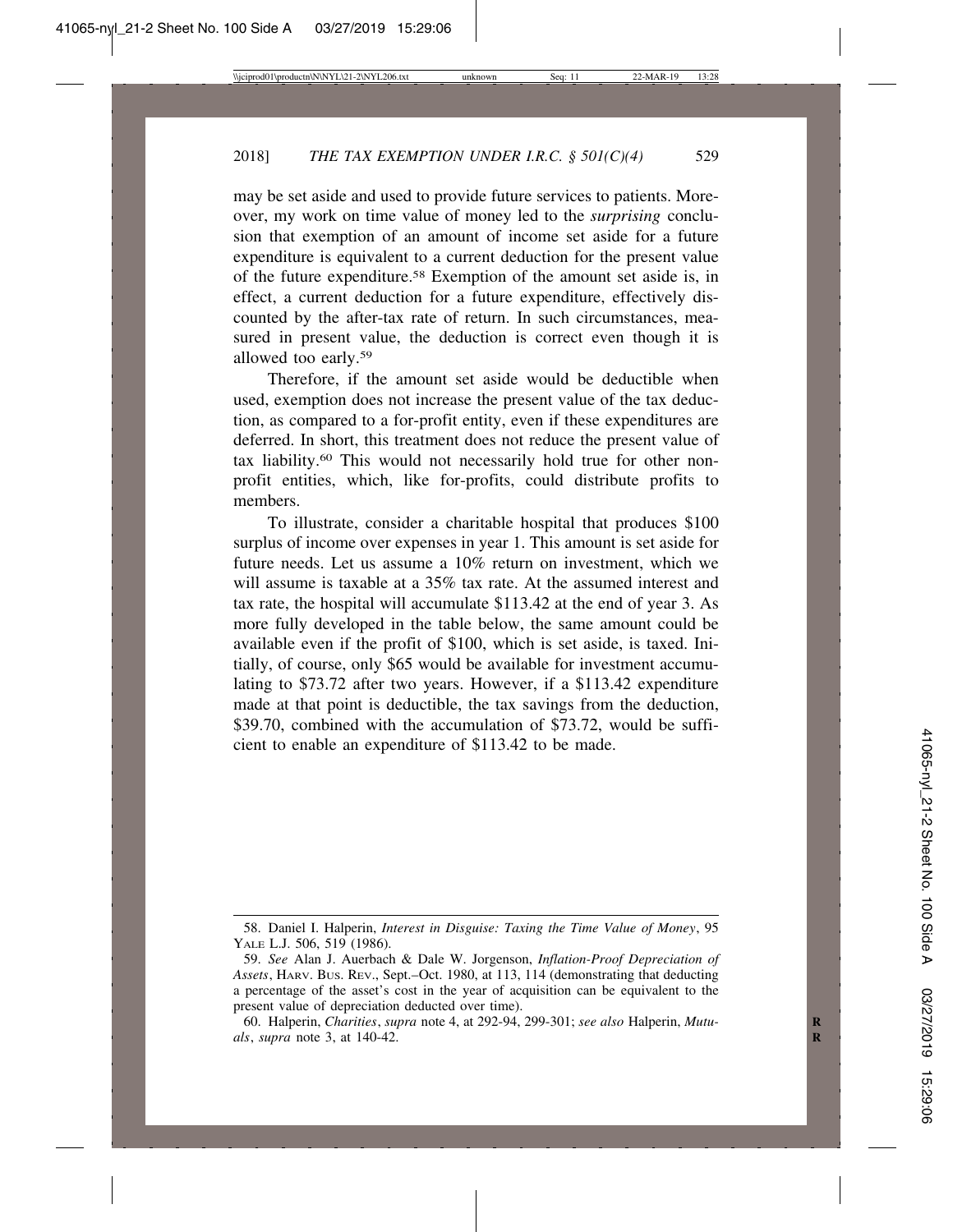|                       | No Current Tax | Current Tax |
|-----------------------|----------------|-------------|
| Income                | \$100.00       | \$100.00    |
| Tax at $35\%$         |                | \$35.00     |
| Investment (Year 1)   | \$100.00       | \$65.00     |
| Earnings at 10%       | \$10.00        | \$6.50      |
| Tax at $35\%$         | \$3.50         | \$2.27      |
| Earnings at $6.5\%$   | \$6.50         | \$4.23      |
| Investment (Year 2)   | \$106.50       | \$69.23     |
| Earnings at 10%       | \$10.65        | \$6.92      |
| Tax at $35\%$         | \$3.73         | \$2.43      |
| Earnings at $6.5\%$   | \$6.92         | \$4.49      |
| Accumulation (Year 3) | \$113.42       | \$73.72     |
| Tax Savings           |                | \$39.70     |
| Expenditure (Year 3)  |                | \$113.42    |

TABLE I

Exemption for income from related activities immediately used for capital expenditures, or set aside for such purpose, amounts to an immediate deduction for such expenditures, which is undoubtedly special treatment.61 Are there, nevertheless, reasons to exempt such income?

In considering the possible justification for a subsidy to capital expenditures in the case of charities, I relied primarily on Henry Hansmann's contract failure analysis.<sup>62</sup> He suggests that, because of the difficulty of monitoring the delivery and quality of certain goods and services, individuals would prefer to deal with charities to supply these goods and services. Because of the non-distribution constraint, charities were said to have less motivation to cheat on the quality of goods and services. However, because of limited access to capital, charities might not be able to expand sufficiently to meet the demand for such goods or services. Thus, a subsidy for capital expenditures by charities could be justified.

Whether a similar case can be made for a subsidy to  $\S 501(c)(4)$ organizations may depend on the scope of the category. It seems easiest to justify if, as I have suggested, this category is limited to action

<sup>61.</sup> Halperin, *Charities*, *supra* note 4, at 285. The Tax Cuts and Jobs Act now **R** allows immediate expensing for specified property placed in service before January 1, 2023. Tax Cuts and Jobs Act, Pub. L. No. 115-97, § 13201, 131 Stat. 2054, 2106 (2017) (amending I.R.C. § 168(k)); *see also* § 13101, 131 Stat. at 2102 (raising the limits for immediate expensing for small businesses under I.R.C. § 179(b)).

<sup>62.</sup> Halperin, *Charities*, *supra* note 4, at 295-97 (discussing Hansmann, *supra* note **R** 2). **R**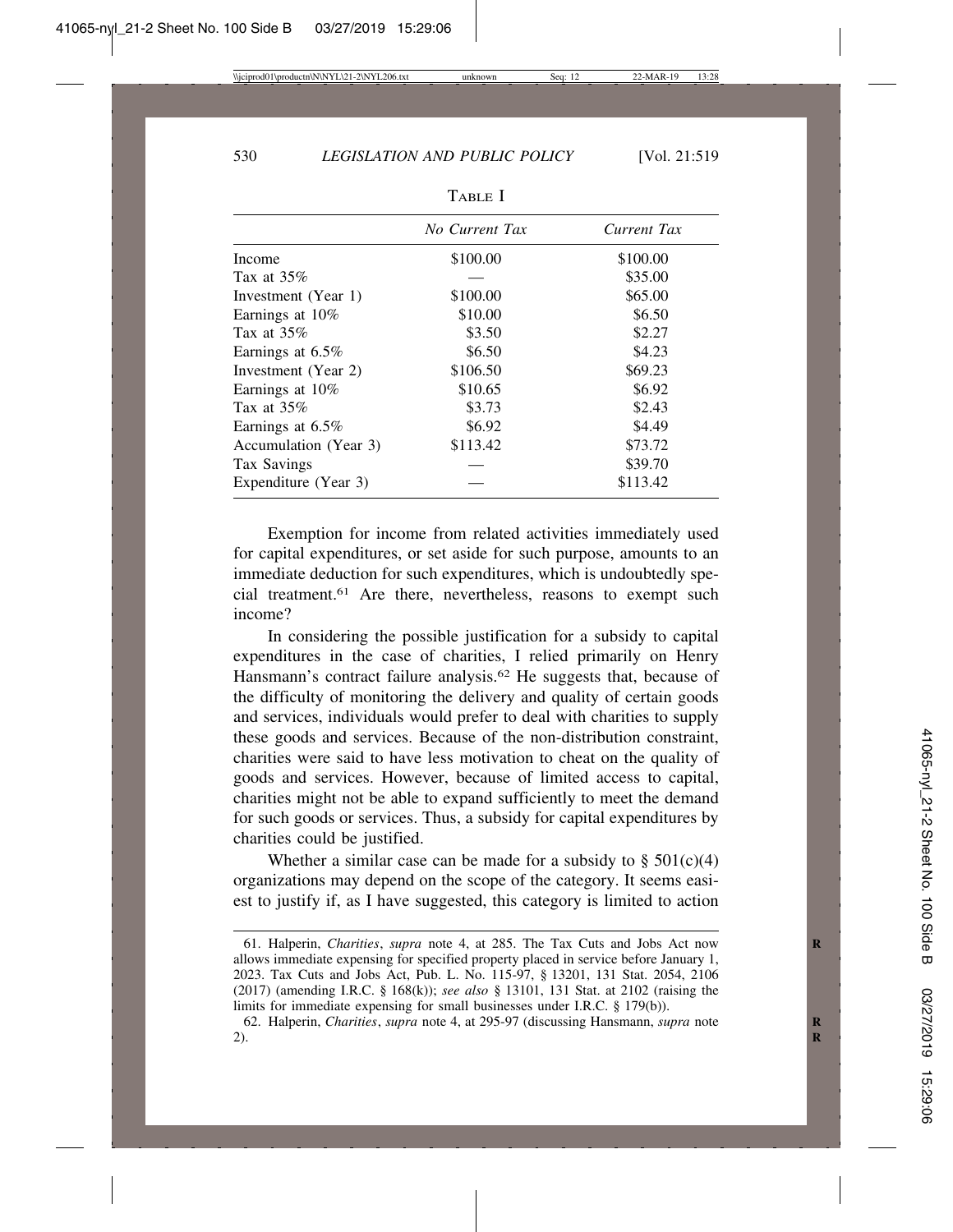organizations engaged in lobbying and to those organizations that do not provide substantial private benefits. It is more problematic if the category remains as is. However, there may be other reasons not to worry about capital expenditures.

Boris Bittker has asserted that there is little to be served by taxing income related to capital expenditures, stating that "[s]ince . . . capital outlays are irrevocably dedicated to the institution's nonprofit objectives, . . . we do not regard [deferring the deduction for such expenditures in] computing a nonprofit's income as very appealing; nor can we see that it has any economic or social advantages over a regime of complete exemption."63 Bittker notes the dedication of the funds to the institution's nonprofit objective, which suggests that, as opposed to unrelated investments, the current generation may, in fact, benefit.

Thus, the purchase of a painting or environmentally sensitive land offers current benefits even though the asset will last for a long time. These items cannot easily be rented. Although the excess of the purchase price of a building over the rental cost of alternative space could, like unrelated investments, reduce the current expenditures on charity, it will not if the purchase is made in part with borrowed funds and the loan is paid off over the period of use in amounts comparable to the rental cost of the space.

It is therefore not easy to distinguish those capital expenditures that provide current benefit, in the least costly manner possible, from those that defer the charitable benefit similar to investments in endowments. It may be noted that for private foundations, amounts expended to acquire an asset used in carrying out a charitable purpose are treated as meeting the five percent distribution requirement.64 In the case of a social club, I was not disturbed by the possible use of income from transactions with members for nondeductible capital expenditures, in part because I recognized that the organizations had the ability to raise funds for such expenditure without incurring taxable income (most likely by contributions from members).<sup>65</sup> Therefore, it may not be troublesome to exempt all income from related activities even if used for capital expenditures.

<sup>63.</sup> Bittker & Radhert, *supra* note 1, at 312. **R**

<sup>64.</sup> Treas. Reg. § 53.4942(a)-3(a)(2)(ii) (as amended in 2015).

<sup>65.</sup> Halperin, *Mutuals*, *supra* note 3, at 145-48. **R**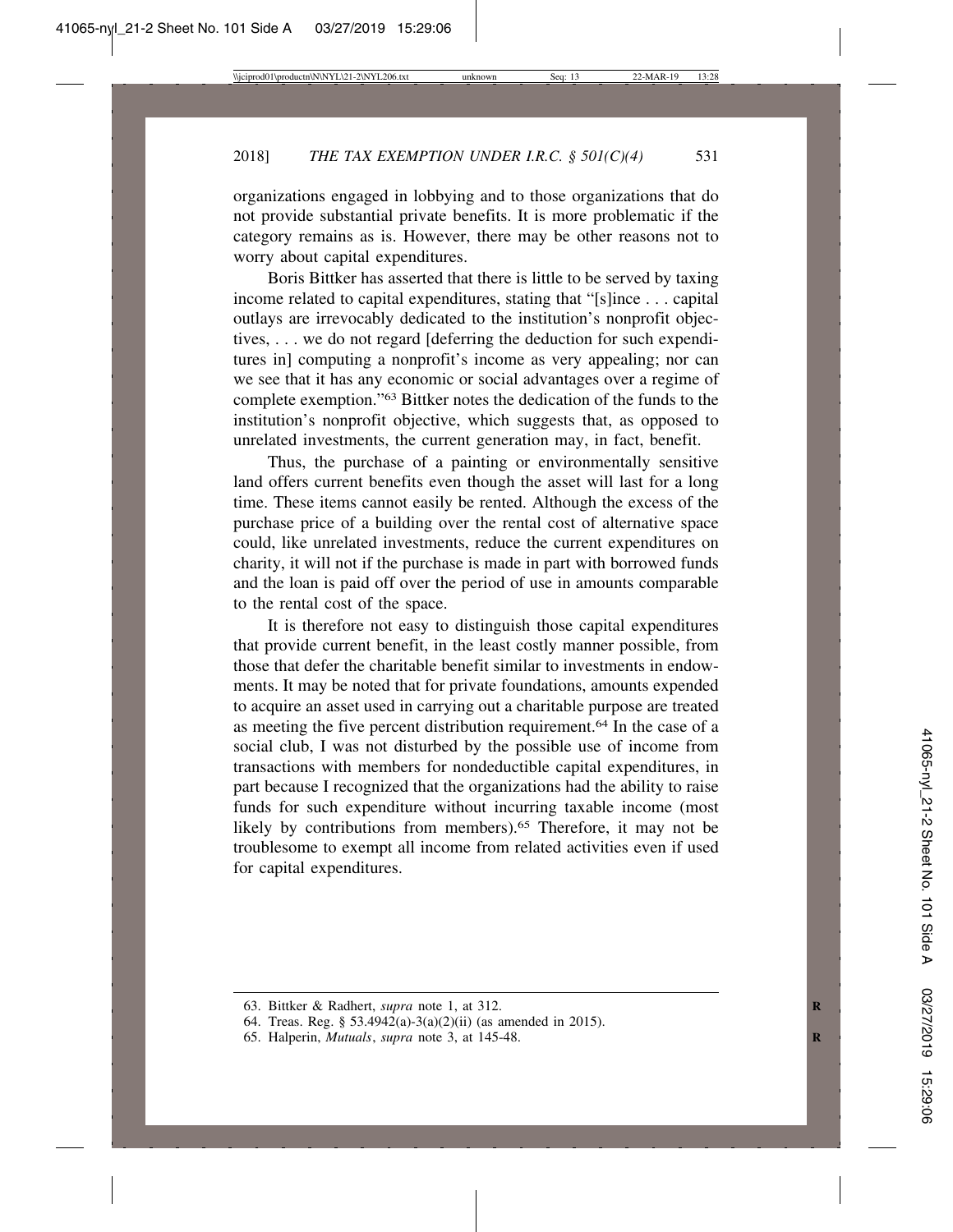# IS SPECIAL TREATMENT FOR INVESTMENT INCOME AN APPROPRIATE SUBSIDY?

Exemption for investment income, including income from unrelated business, is undoubtedly a departure from an income tax. My prior article concluded that the deduction for charitable contributions did not necessarily mean that exemption for income was appropriate.<sup>66</sup> The charitable deduction has the effect of reducing the cost of charitable outputs both current and in the future. An income tax exemption, on the other hand, will not, for the most part, reduce the cost of current operations. It will affect only the relative costs of setting aside funds for the future as compared to providing current benefits. Exemption requires a showing that accumulation is appropriately treated, and I found the current treatment of large endowments troubling.67

However, while income tax exemption does not necessarily follow from the charitable deduction, the existence of a charitable deduction, which is undoubtedly a subsidy, can be considered an indication that Congress thinks a subsidy can be justified. Therefore,  $\S$  501(c)(4) raises the additional question as to whether the absence of the deduction signals that a subsidy in the form of an exemption for income, which would subsidize *only* those organizations that accumulate funds, is inappropriate.

If the scope of organizations qualifying under  $\S$  501(c)(4) is limited to action organizations engaged in lobbying and those organizations that do not provide substantial private benefits, a subsidy may not be inappropriate. Still, it is hard to think of a reason to intentionally limit a subsidy to those organizations that accumulate. It may be, however, that a smaller subsidy seemed appropriate and the income tax exemption seemed *relatively unimportant* as compared to the charitable deduction. But, as noted above, this subsidy can be surprisingly large, even exceeding the benefit of the charitable deduction, for longterm accumulation.

For example, due to the charitable deduction, a donor in a 35% bracket can purchase \$100 worth of charitable services by forgoing \$65 of private consumption out of after-tax income (a price reduction of 35%). However, the discount would increase if future personal consumption were compared to a current gift for future consumption by the charity. For example, assuming all income was fully and immedi-

<sup>66.</sup> Halperin, *Charities*, *supra* note 4, at 287-90. **R**

<sup>67.</sup> *Id.* at 310; Daniel Halperin, *Tax Policy and Endowments—Is Excessive Accumulation Subsidized?*, 67 EXEMPT ORG. TAX REV. 17, 25 (2011).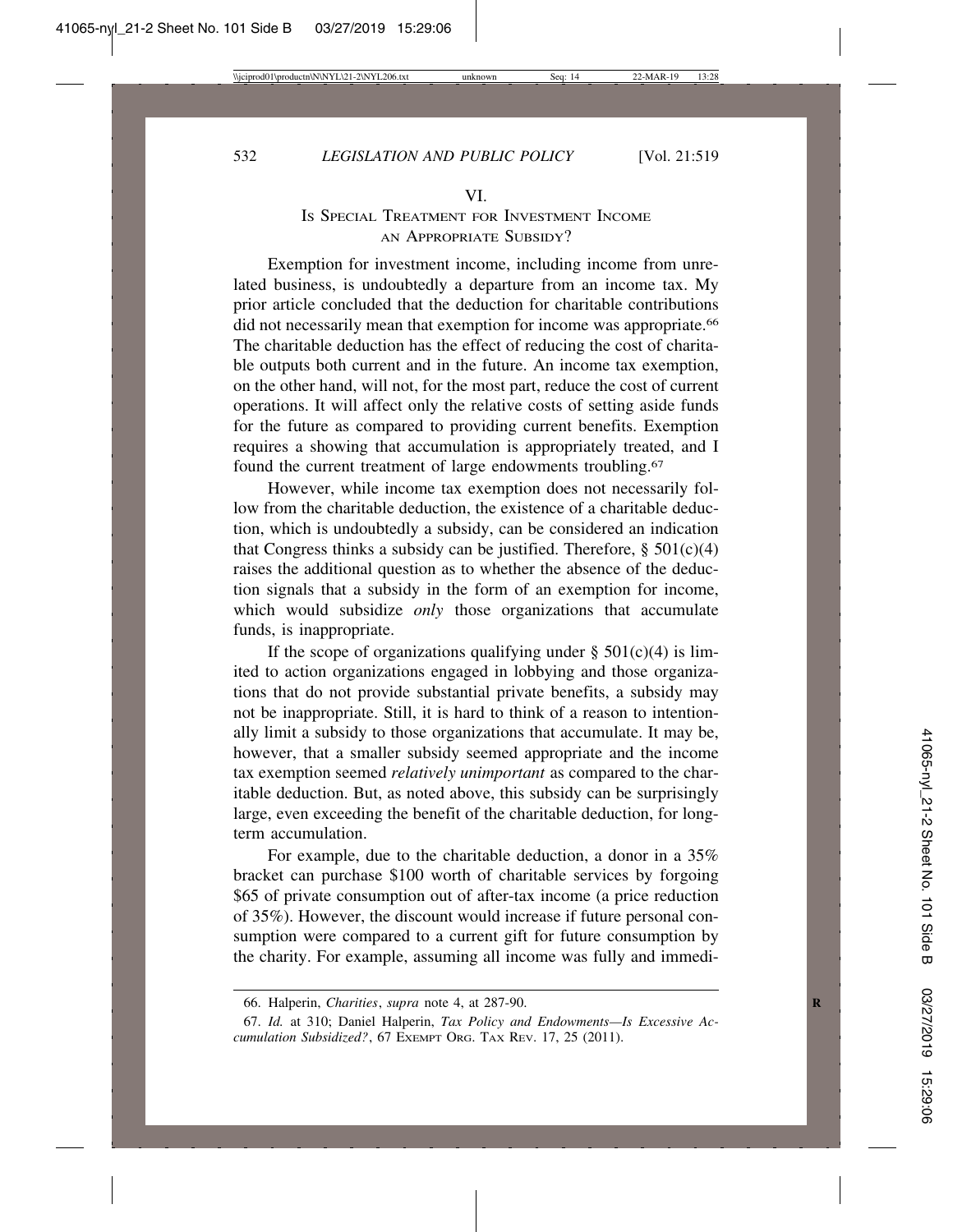ately taxed at ordinary income rates, if the individual neither spent the \$65 on personal consumption nor made a charitable contribution, after one year, she would, if she earned 10%, have \$69.23 available.68 This would support a charitable contribution of \$106.50 (again a 35% discount).69 On the other hand, if the gift is made initially and investment income of the donee is not taxed, the charity would have \$110 after one year, while the donor is giving up just \$69.23 of personal consumption at that time, effectively a discount of 37%.

The discount would increase significantly as consumption is further delayed. After thirty years, nearly three times as much can be accumulated at the charity level, or a discount of nearly two-thirds. If the exemption for investment income is justified as a relatively small subsidy, it seems clear that long-term accumulation or accumulation which is a large multiple of annual expenditures needs to be prohibited or, at least, cause some income to be taxable.

#### VII.

## RELIEVE PRESSURE ON CATEGORY OF  $\S$  501(c)(3)

Ellen Aprill has suggested that  $\S 501(c)(4)$  relieves the pressure to expand § 501(c)(3) (or other provisions of § 501(c)) by providing an alternative.70 Most famously, in *Regan v. Taxation with Representation of Washington*, the Supreme Court held that restrictions on lobbying were not unconstitutional since Congress is free to impose conditions on a subsidy—in this case, the charitable deduction.<sup>71</sup> In a concurring opinion, Justice Blackmun emphasized that the IRS permitted a close relationship between a charity, exempt under §  $501(c)(3)$ , and a §  $501(c)(4)$  organization that engaged in lobbying.72 Thus, an organization could lobby without losing any tax benefits for its non-lobbying activities.73 Blackmun's opinion apparently did not require that the  $\S$  501(c)(4) affiliate be exempt from tax.

There has been considerable controversy about tax exemption for health maintenance organizations ("HMOs") under  $\S$  501(c)(3), with the IRS insisting that exemption should be limited to  $\S$  501(c)(4) because the organizations serve a limited group.74 In most cases, exemp-

<sup>68.</sup> If she invested the \$65 of after-tax income to earn 10%, she would earn \$6.50 before tax. After paying tax at 35%, she would have \$69.23.

<sup>69.</sup> The tax savings from the contribution of \$106.50 (\$37.27) when added to the accumulation of \$69.23 totals \$106.50.

<sup>70.</sup> Aprill, *supra* note 20, at 375-76. **R**

<sup>71. 461</sup> U.S. 540, 548-49 (1983).

<sup>72.</sup> *Id.* at 552-53 (Blackmun, J., concurring).

<sup>73.</sup> *Id.* at 553.

<sup>74.</sup> Aprill, *supra* note 20, at 380-83. **R**